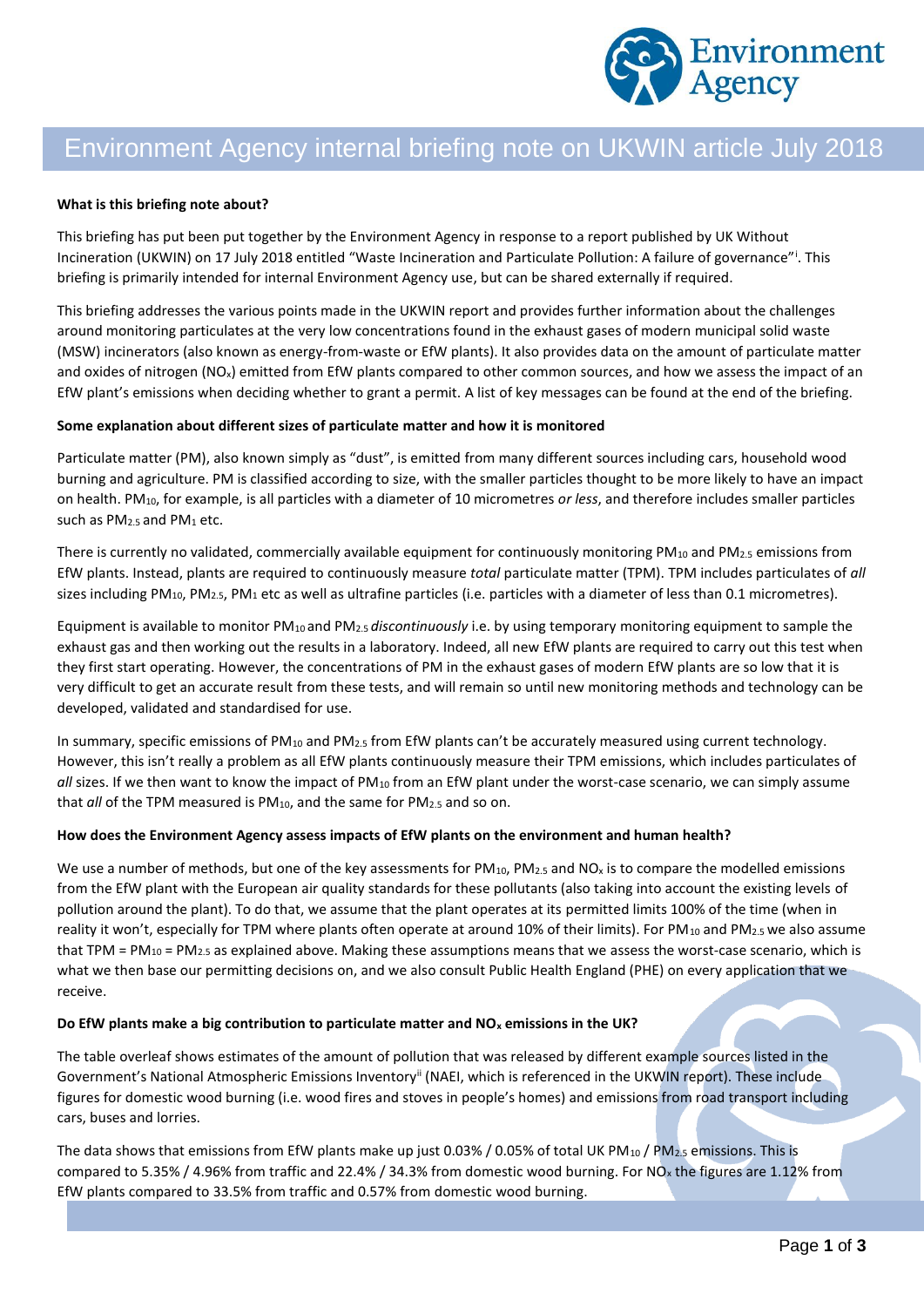| 2016 NAEI category        | $PM_{10}$          | PM <sub>2.5</sub>      | NO <sub>x</sub>         |
|---------------------------|--------------------|------------------------|-------------------------|
| MSW incineration          | $0.057$ kt = 0.03% | $0.057$ kt = 0.05%     | 9.97 kt = $1.12%$       |
| Domestic wood burning     | $38$ kt = 22.4%    | $37$ kt = <b>34.3%</b> | 5.1 kt = $0.57\%$       |
| Cars, buses, lorries      | $9.1$ kt = 5.35%   | 5.36 kt = $4.96\%$     | 298.9 kt = <b>33.5%</b> |
| <b>Total UK emissions</b> | 170 kt             | 108 kt                 | 893 kt                  |

(Source[: http://naei.beis.gov.uk;](http://naei.beis.gov.uk/) kt = kilotonne i.e. 1000 tonnes)

It is also important to understand that the overall impact of an EfW plant's emissions on human health for a given amount of PM or NO<sup>x</sup> released will be lower than if that same amount was emitted by a car or a domestic wood fire. This is because EfW plants have tall stacks (chimneys) which help to disperse their emissions, whereas a car exhaust pipe or a chimney on a house releases its emissions much closer to ground level.

## **Are emissions from EfW plants causing significant health effects in England?**

We consult Public Health England (PHE) on every EfW plant application that we receive and we will not issue a permit if its emissions will cause significant pollution or harm to human health. PHE has also published the following position statement on the health impact of waste incineration: "*Modern, well managed incinerators make only a small contribution to local concentrations of air pollutants. It is possible that such small additions could have an impact on health but such effects, if they*  exist, are likely to be very small and not detectable." The study of all 22 British EfW plants in operation 2003–10<sup>iii</sup> indicates very low concentrations of incinerator-related PM<sub>10</sub> within 10 km of the plants at postcode level.

### **What is the Environment Agency's response to the points covered in the UKWIN report?**

The following table provides a summary of our responses to the main points covered in the UKWIN report and should be read together with the information above.

| Claim made or policy called for                                                                                                                                                                                                  | <b>Environment Agency response</b>                                                                                                                                                                                                                                                                                                                                                                                                                                                                                                                                                                                                                                                                                                                                                          |
|----------------------------------------------------------------------------------------------------------------------------------------------------------------------------------------------------------------------------------|---------------------------------------------------------------------------------------------------------------------------------------------------------------------------------------------------------------------------------------------------------------------------------------------------------------------------------------------------------------------------------------------------------------------------------------------------------------------------------------------------------------------------------------------------------------------------------------------------------------------------------------------------------------------------------------------------------------------------------------------------------------------------------------------|
| The public have been "kept in the dark<br>about PM <sub>10</sub> and PM <sub>2.5</sub> emissions" as<br>there is no equipment available for<br>their continuous monitoring.                                                      | The fact that PM <sub>10</sub> and PM <sub>2.5</sub> emissions cannot be continuously monitored does<br>not mean that they cannot be estimated and the estimates made publically<br>available. Indeed, this is what the NAEI does, with data available to the public<br>going back to 1970. The 2016 data for example shows that EfW plants emitted an<br>estimated 57 tonnes of both PM <sub>10</sub> and PM <sub>2.5</sub> , representing 0.03% and 0.05% of<br>total UK emissions respectively. In comparison, the NAEI estimates that domestic<br>wood burning accounted for 22% and 34% of total UK PM <sub>10</sub> and PM <sub>2.5</sub> emissions<br>respectively.                                                                                                                  |
| There is a "TPM fiddle" which prevents<br>the public from being told about TPM<br>emissions from incinerators.                                                                                                                   | All EfW plants must continuously monitor and report TPM emissions on a<br>quarterly basis. The results of this monitoring are placed on the public register and<br>show that many EfW plants operate at around 10% of their emission limit for TPM.                                                                                                                                                                                                                                                                                                                                                                                                                                                                                                                                         |
| There is a "no equipment fiddle" which<br>allows operators to say they can't<br>measure PM <sub>10</sub> and PM <sub>2.5</sub> when in<br>actual fact they can measure them "by<br>proxy".                                       | The method used by the NAEI is not a form of measurement but rather it is a<br>conservative estimate of the PM <sub>10</sub> and PM <sub>2.5</sub> emissions which relies on the simple<br>assumption that TPM = $PM_{10} = PM_{2.5}$ .                                                                                                                                                                                                                                                                                                                                                                                                                                                                                                                                                     |
| Incinerator operators have been<br>ignoring Environment Agency guidance<br>on reporting PM10 and PM2.5; PM10 and<br>PM <sub>2.5</sub> reporting should be made<br>mandatory and guidance should be<br>strengthened and enforced. | As explained above, EfW operators cannot specifically measure their PM10 and<br>PM <sub>2.5</sub> emissions in an accurate way. As the UKWIN report highlights, our Pollution<br>Inventory (PI) guidance suggests that emission factors can be used. However,<br>these emission factors are from 2000 (when not all EfW plants were required to be<br>fitted with bag filters) which may help explain the difference between the UKWIN<br>figures (226.1 tonnes for England in 2017) and the NAEI data (57 tonnes for the<br>whole of the UK in 2016). We are in the process of updating our guidance to make<br>it clear that PM <sub>10</sub> and PM <sub>2.5</sub> emissions must be reported on the PI, as well as<br>providing an updated method to enable operators to estimate them. |
| A limit value should be placed on PM1<br>emissions from incinerators if possible.                                                                                                                                                | A limit on PM <sub>1</sub> emissions is arguably not necessary as PM <sub>1</sub> will be included in TPM<br>emissions, and in any case, PM1 emissions will be taken into account when<br>assessing an EfW plant's emissions against the air quality standards for PM10 and<br>PM <sub>2.5</sub> (which will both include PM1 and ultrafines as explained above).                                                                                                                                                                                                                                                                                                                                                                                                                           |
| An incineration tax should be<br>introduced under the "polluter pays"<br>principle and there should be a<br>moratorium on new incinerators until<br>this and the other policies mentioned<br>are in place.                       | Whether waste incineration should be taxed or a moratorium put in place are<br>decisions for the Government and not the Environment Agency. We will continue<br>to consider permit applications for new EfW plants in the same way i.e. by<br>assessing the impacts of particulates and other pollutants on the environment and<br>human health.                                                                                                                                                                                                                                                                                                                                                                                                                                            |